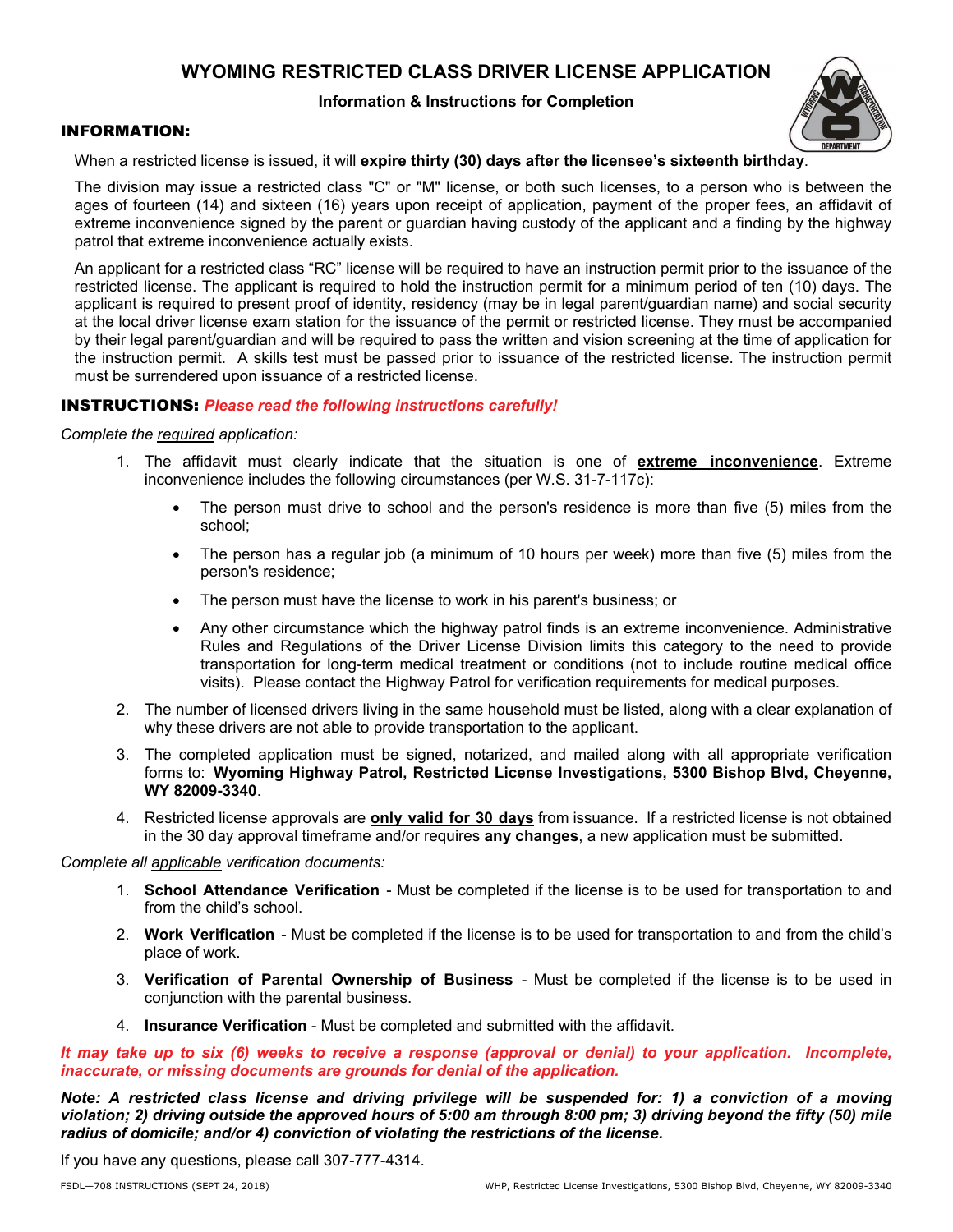# **WYOMING RESTRICTED CLASS DRIVER LICENSE APPLICATION**



|                                                                                                                                                                                                                                                                                                                                                                                                                           |                                                                                                                                                                                                                                |  | <b>DATE OF BIRTH</b>     |             |                              | DEFARTMENT                                                              |                     |                 |                          |
|---------------------------------------------------------------------------------------------------------------------------------------------------------------------------------------------------------------------------------------------------------------------------------------------------------------------------------------------------------------------------------------------------------------------------|--------------------------------------------------------------------------------------------------------------------------------------------------------------------------------------------------------------------------------|--|--------------------------|-------------|------------------------------|-------------------------------------------------------------------------|---------------------|-----------------|--------------------------|
| <b>APPLICANT (MINOR CHILD) INFORMATION</b>                                                                                                                                                                                                                                                                                                                                                                                |                                                                                                                                                                                                                                |  |                          |             |                              | <b>MONTH</b>                                                            | DAY                 |                 | <b>YEAR</b>              |
|                                                                                                                                                                                                                                                                                                                                                                                                                           |                                                                                                                                                                                                                                |  |                          |             |                              |                                                                         |                     |                 |                          |
| <b>LEGAL LAST NAME</b>                                                                                                                                                                                                                                                                                                                                                                                                    |                                                                                                                                                                                                                                |  | <b>FIRST NAME</b>        |             |                              |                                                                         | MIDDLE NAME, SUFFIX |                 |                          |
|                                                                                                                                                                                                                                                                                                                                                                                                                           |                                                                                                                                                                                                                                |  |                          |             |                              |                                                                         |                     |                 |                          |
| RESIDENTIAL ADDRESS (Where you currently live)                                                                                                                                                                                                                                                                                                                                                                            |                                                                                                                                                                                                                                |  |                          | <b>CITY</b> |                              |                                                                         | <b>STATE</b>        | <b>ZIP CODE</b> |                          |
|                                                                                                                                                                                                                                                                                                                                                                                                                           |                                                                                                                                                                                                                                |  |                          |             |                              |                                                                         |                     |                 |                          |
| MAILING ADDRESS (if different from above)                                                                                                                                                                                                                                                                                                                                                                                 |                                                                                                                                                                                                                                |  |                          | <b>CITY</b> |                              |                                                                         | <b>STATE</b>        | <b>ZIP CODE</b> |                          |
|                                                                                                                                                                                                                                                                                                                                                                                                                           |                                                                                                                                                                                                                                |  |                          |             |                              |                                                                         |                     |                 |                          |
| HOME PHONE (including area code):                                                                                                                                                                                                                                                                                                                                                                                         | WORK PHONE (including area code):                                                                                                                                                                                              |  |                          |             | <b>PARENT EMAIL ADDRESS:</b> |                                                                         |                     |                 |                          |
|                                                                                                                                                                                                                                                                                                                                                                                                                           |                                                                                                                                                                                                                                |  |                          |             |                              |                                                                         |                     |                 |                          |
| You must complete all of the following:                                                                                                                                                                                                                                                                                                                                                                                   |                                                                                                                                                                                                                                |  |                          |             |                              |                                                                         |                     |                 |                          |
| 1. Describe in detail the "extreme inconvenience": (Attach additional pages as necessary)                                                                                                                                                                                                                                                                                                                                 |                                                                                                                                                                                                                                |  |                          |             |                              |                                                                         |                     |                 |                          |
|                                                                                                                                                                                                                                                                                                                                                                                                                           |                                                                                                                                                                                                                                |  |                          |             |                              |                                                                         |                     |                 |                          |
| 2. List the licensed drivers in your household, their employer, hours/days of employment, and explain in detail why each driver<br>cannot transport the minor child: (Attach additional pages as necessary)                                                                                                                                                                                                               |                                                                                                                                                                                                                                |  |                          |             |                              |                                                                         |                     |                 |                          |
|                                                                                                                                                                                                                                                                                                                                                                                                                           |                                                                                                                                                                                                                                |  |                          |             |                              |                                                                         |                     |                 |                          |
|                                                                                                                                                                                                                                                                                                                                                                                                                           |                                                                                                                                                                                                                                |  |                          |             |                              |                                                                         |                     |                 |                          |
| If yes, what hours will the minor child need to drive and what is the distance from home to school?                                                                                                                                                                                                                                                                                                                       |                                                                                                                                                                                                                                |  |                          |             |                              |                                                                         |                     |                 |                          |
|                                                                                                                                                                                                                                                                                                                                                                                                                           |                                                                                                                                                                                                                                |  |                          |             |                              |                                                                         |                     |                 |                          |
| If yes, what hours will the minor child need to drive and what is the distance from home to work?                                                                                                                                                                                                                                                                                                                         |                                                                                                                                                                                                                                |  |                          |             |                              |                                                                         |                     |                 |                          |
|                                                                                                                                                                                                                                                                                                                                                                                                                           |                                                                                                                                                                                                                                |  |                          |             |                              |                                                                         |                     |                 |                          |
|                                                                                                                                                                                                                                                                                                                                                                                                                           |                                                                                                                                                                                                                                |  |                          |             |                              |                                                                         |                     |                 |                          |
|                                                                                                                                                                                                                                                                                                                                                                                                                           |                                                                                                                                                                                                                                |  |                          |             |                              |                                                                         |                     |                 |                          |
| If yes, what hours will the minor child need to drive? _________________________                                                                                                                                                                                                                                                                                                                                          |                                                                                                                                                                                                                                |  |                          |             |                              |                                                                         |                     |                 |                          |
| I hereby petition the State of Wyoming, Department of Transportation, for a Restricted Driver License for my minor child/ward listed above because of<br>the extreme inconvenience described above and I hereby certify under penalty of perjury that the above information is true and correct. In addition, I<br>certify under penalties of law, that I am the legal parent/guardian having custody of the minor child. |                                                                                                                                                                                                                                |  |                          |             |                              |                                                                         |                     |                 |                          |
| PARENT/GUARDIAN SIGNATURE                                                                                                                                                                                                                                                                                                                                                                                                 | <b>DATE</b>                                                                                                                                                                                                                    |  |                          | PRINT NAME  |                              |                                                                         |                     |                 | <b>□ FATHER □ MOTHER</b> |
|                                                                                                                                                                                                                                                                                                                                                                                                                           |                                                                                                                                                                                                                                |  |                          |             |                              |                                                                         |                     |                 | <b>LEGAL GUARDIAN</b>    |
|                                                                                                                                                                                                                                                                                                                                                                                                                           |                                                                                                                                                                                                                                |  |                          |             |                              |                                                                         |                     |                 |                          |
|                                                                                                                                                                                                                                                                                                                                                                                                                           |                                                                                                                                                                                                                                |  |                          |             |                              |                                                                         |                     |                 |                          |
| This $\overline{\phantom{0}}$<br>Title of document being signed & sworn eg. application                                                                                                                                                                                                                                                                                                                                   | signed and sworn to (or affirmed) before me on _____                                                                                                                                                                           |  |                          |             |                              |                                                                         |                     | Date            |                          |
|                                                                                                                                                                                                                                                                                                                                                                                                                           |                                                                                                                                                                                                                                |  |                          |             |                              |                                                                         |                     |                 |                          |
|                                                                                                                                                                                                                                                                                                                                                                                                                           |                                                                                                                                                                                                                                |  |                          |             |                              | Name(s) or Person(s) Making Statement                                   |                     |                 |                          |
|                                                                                                                                                                                                                                                                                                                                                                                                                           |                                                                                                                                                                                                                                |  |                          |             |                              |                                                                         |                     |                 |                          |
| (Seal)                                                                                                                                                                                                                                                                                                                                                                                                                    |                                                                                                                                                                                                                                |  |                          |             |                              | Signature of Notarial Officer                                           |                     |                 |                          |
|                                                                                                                                                                                                                                                                                                                                                                                                                           |                                                                                                                                                                                                                                |  |                          |             |                              |                                                                         |                     |                 |                          |
|                                                                                                                                                                                                                                                                                                                                                                                                                           |                                                                                                                                                                                                                                |  |                          |             |                              | Title (e.g. Notary Public) OR Rank (Rank if officer in active military) |                     |                 |                          |
| My commission expires: Note that the commission expires:                                                                                                                                                                                                                                                                                                                                                                  |                                                                                                                                                                                                                                |  |                          |             |                              |                                                                         |                     |                 |                          |
|                                                                                                                                                                                                                                                                                                                                                                                                                           | <b>**WYOMING HIGHWAY PATROL USE ONLY**</b>                                                                                                                                                                                     |  |                          |             |                              |                                                                         |                     |                 |                          |
| <b>REVIEW</b>                                                                                                                                                                                                                                                                                                                                                                                                             |                                                                                                                                                                                                                                |  | <b>VERIFICATION DOCS</b> |             |                              |                                                                         |                     |                 |                          |
| Approved Approved                                                                                                                                                                                                                                                                                                                                                                                                         | Denied Management of the Contract of the Contract of the Contract of the Contract of the Contract of the Contract of the Contract of the Contract of the Contract of the Contract of the Contract of the Contract of the Contr |  |                          |             |                              | □ AFFIDAVIT □ SCHOOL □ WORK □ BUSINESS □ INSURANCE                      |                     |                 |                          |
| <b>COMMENTS</b>                                                                                                                                                                                                                                                                                                                                                                                                           |                                                                                                                                                                                                                                |  |                          |             |                              |                                                                         |                     |                 |                          |
|                                                                                                                                                                                                                                                                                                                                                                                                                           |                                                                                                                                                                                                                                |  |                          |             |                              |                                                                         |                     |                 |                          |
| WHP REPRESENTATIVE SIGNATURE                                                                                                                                                                                                                                                                                                                                                                                              |                                                                                                                                                                                                                                |  |                          |             |                              |                                                                         | DATE                |                 |                          |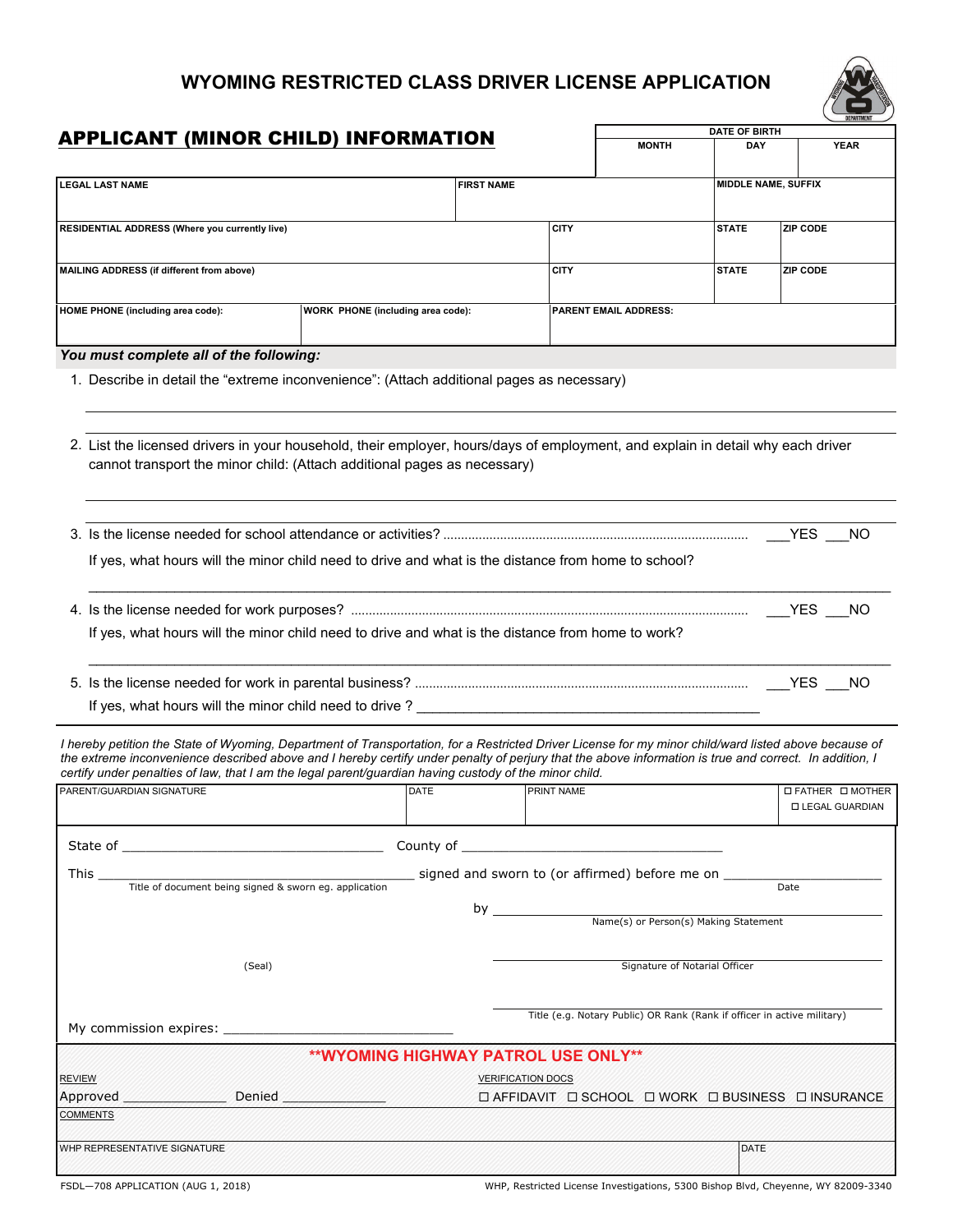# WYOMING HIGHWAY PATROL RESTRICTED DRIVER'S LICENSE INVESTIGATION **SCHOOL ATTENDANCE VERIFICATION**



INSTRUCTIONS: This form is to be completed by the **Superintendent or Principal** of the school attended by the student. All information must be provided and the form must be notarized. *Information supplied on this form will be used to determine the restrictions of the license. (Incomplete or inaccurate information is grounds for denial).* Attached additional sheets and verification as necessary.

| <b>STUDENT NAME</b>                                                                                                               |            |                    |                                                                         | <b>DATE OF BIRTH</b>                  |                 |           |
|-----------------------------------------------------------------------------------------------------------------------------------|------------|--------------------|-------------------------------------------------------------------------|---------------------------------------|-----------------|-----------|
| <b>SCHOOL NAME</b>                                                                                                                |            |                    | <b>GRADE LEVEL</b>                                                      | <b>ACADEMIC STANDING</b>              |                 |           |
|                                                                                                                                   |            |                    |                                                                         |                                       |                 |           |
| <b>SCHOOL ADDRESS</b>                                                                                                             |            |                    | <b>CITY</b>                                                             | <b>STATE</b>                          | <b>ZIP CODE</b> |           |
| <b>Complete all of the following:</b>                                                                                             |            |                    |                                                                         |                                       |                 |           |
|                                                                                                                                   |            |                    |                                                                         |                                       | <b>YES</b>      | <b>NO</b> |
|                                                                                                                                   |            |                    |                                                                         |                                       |                 |           |
| If no, please explain why or what are the circumstances: (Attach additional pages as necessary)                                   |            |                    |                                                                         |                                       |                 |           |
|                                                                                                                                   |            |                    |                                                                         |                                       |                 |           |
| If no, is it a parental or school decision? Please explain: (Attach additional pages as necessary)                                |            |                    |                                                                         |                                       |                 |           |
|                                                                                                                                   |            |                    |                                                                         |                                       |                 |           |
| 4. What is the school's parking policy and does the student understand it?                                                        |            |                    |                                                                         |                                       |                 |           |
|                                                                                                                                   |            |                    |                                                                         |                                       |                 |           |
| If no, please explain _________                                                                                                   |            |                    |                                                                         |                                       |                 |           |
|                                                                                                                                   |            |                    |                                                                         |                                       |                 |           |
| Principal's recommendation and comments:                                                                                          |            |                    |                                                                         |                                       |                 |           |
|                                                                                                                                   |            |                    |                                                                         |                                       |                 |           |
| List all extra-curricular activities on the school premises: (Attach additional pages as necessary)                               |            |                    |                                                                         |                                       |                 |           |
| <b>ACTIVITY</b>                                                                                                                   | <b>DAY</b> | <b>TIME BEGINS</b> | <b>TIME ENDS</b>                                                        | <b>TEACHER/ADVISOR</b>                |                 |           |
|                                                                                                                                   |            |                    |                                                                         |                                       |                 |           |
|                                                                                                                                   |            |                    |                                                                         |                                       |                 |           |
|                                                                                                                                   |            |                    |                                                                         |                                       |                 |           |
|                                                                                                                                   |            |                    |                                                                         |                                       |                 |           |
| I certify that all information provided above is true and correct.                                                                |            |                    |                                                                         |                                       |                 |           |
| SCHOOL PRINCIPAL SIGNATURE                                                                                                        |            | DATE               | PRINT NAME                                                              |                                       |                 |           |
|                                                                                                                                   |            |                    |                                                                         |                                       |                 |           |
| Title of document being signed & sworn eg. school verification signed and sworn to (or affirmed) before me on ______<br>This $\_$ |            |                    |                                                                         |                                       |                 |           |
|                                                                                                                                   |            |                    |                                                                         |                                       | Date            |           |
|                                                                                                                                   |            |                    | by $\overline{\phantom{a}}$                                             | Name(s) or Person(s) Making Statement |                 |           |
|                                                                                                                                   |            |                    |                                                                         |                                       |                 |           |
| (Seal)                                                                                                                            |            |                    |                                                                         | Signature of Notarial Officer         |                 |           |
|                                                                                                                                   |            |                    |                                                                         |                                       |                 |           |
|                                                                                                                                   |            |                    | Title (e.g. Notary Public) OR Rank (Rank if officer in active military) |                                       |                 |           |

FSDL—708 SCHOOL VERIFICATION (AUG 1, 2018)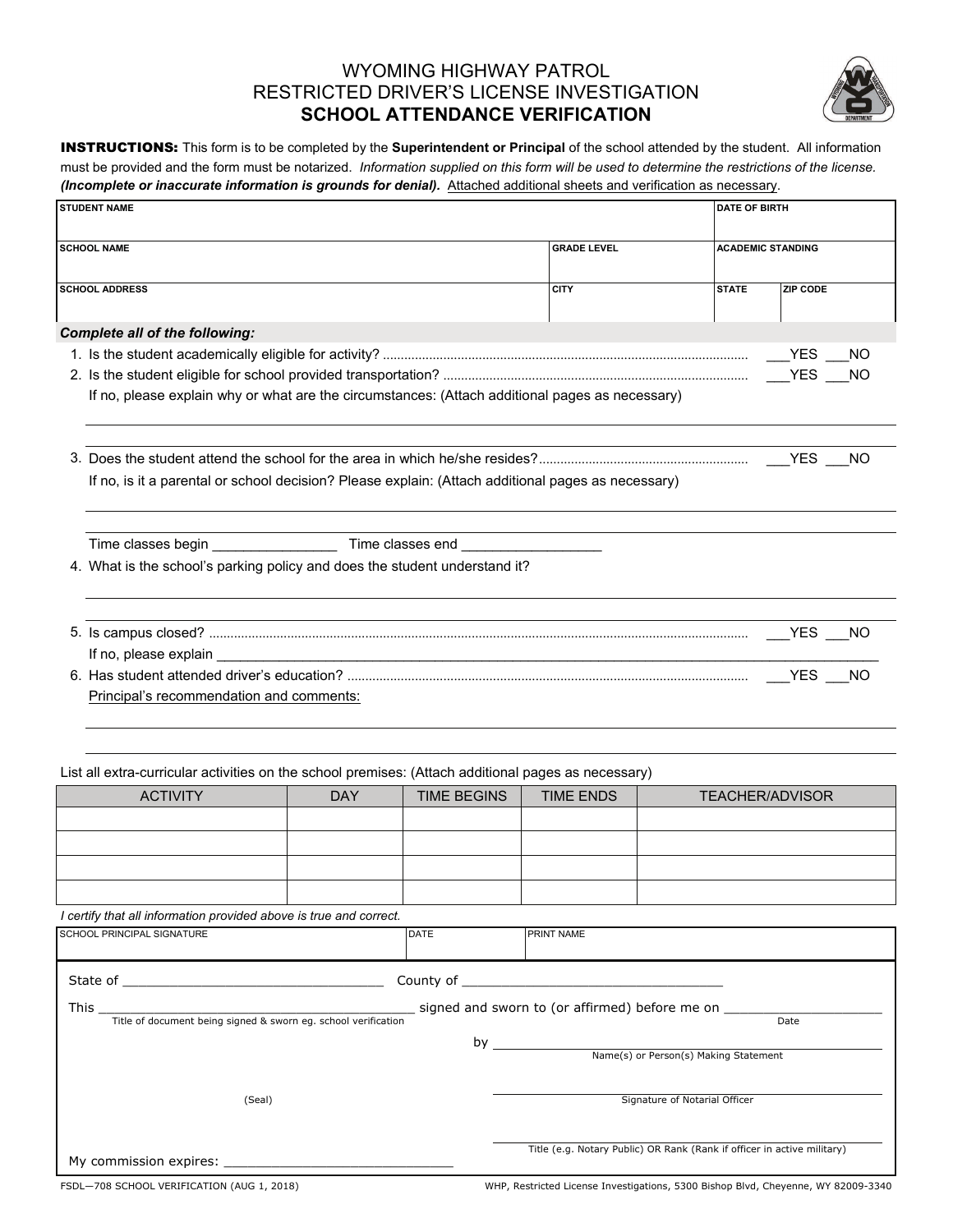### WYOMING HIGHWAY PATROL RESTRICTED DRIVER'S LICENSE INVESTIGATION **WORK VERIFICATION**



INSTRUCTIONS: This form is to be completed by the **owner or person in charge of the business** which employs the student. All information must be provided and the form must be notarized. *Information supplied on this form will be used to determine the restrictions of the license. (Incomplete or inaccurate information is grounds for denial).*  Attached additional sheets and verification as necessary.

| <b>EMPLOYEE/STUDENT INFORMATION:</b>  |                             |              |                           |  |  |  |
|---------------------------------------|-----------------------------|--------------|---------------------------|--|--|--|
| <b>NAME</b>                           | <b>DATE OF BIRTH</b>        |              | <b>DATE OF EMPLOYMENT</b> |  |  |  |
|                                       |                             |              |                           |  |  |  |
| <b>BUSINESS INFORMATION:</b>          |                             |              |                           |  |  |  |
| <b>NAME OF BUSINESS (EMPLOYER)</b>    |                             |              |                           |  |  |  |
| <b>LOCAL STREET ADDRESS</b>           | <b>CITY</b>                 | <b>STATE</b> | <b>ZIP CODE</b>           |  |  |  |
| <b>TYPE OF BUSINESS</b>               | <b>CONTACT PHONE NUMBER</b> |              |                           |  |  |  |
| <b>Complete all of the following:</b> |                             |              |                           |  |  |  |

1. List the type of work performed by the employee (student):

|  |  |  | 2. Will the employee (student) be operating a company vehicle? |  |
|--|--|--|----------------------------------------------------------------|--|
|  |  |  |                                                                |  |

2. Will the employee (student) be operating a company vehicle? ............................................................................... \_\_\_YES \_\_\_NO

If yes, attach insurance verification form.

Employer's recommendation and comments:

*I certify that all information provided above is true and correct.*

3. **Attach proof of regular employment (such as pay stub) and work schedule showing a minimum of ten (10) hours per week.** 

*Note: A restricted class license and driving privilege will be suspended for: 1) a conviction of a moving violation; 2) driving outside the approved hours of 5:00 am through 8:00 pm; 3) driving beyond the fifty (50) mile radius of domicile; and/or 4) conviction of violating the restrictions of the license.* 

| OWNER OR PERSON IN CHARGE OF THE BUSINESS SIGNATURE                  | <b>DATE</b> | <b>PRINT NAME</b>                                                       |      |
|----------------------------------------------------------------------|-------------|-------------------------------------------------------------------------|------|
| State of                                                             |             |                                                                         |      |
| This<br>Title of document being signed & sworn eg. work verification |             | signed and sworn to (or affirmed) before me on                          | Date |
|                                                                      | by          | Name(s) or Person(s) Making Statement                                   |      |
|                                                                      |             |                                                                         |      |
| (Seal)                                                               |             | Signature of Notarial Officer                                           |      |
|                                                                      |             |                                                                         |      |
| My commission expires: Note that the commission expires:             |             | Title (e.g. Notary Public) OR Rank (Rank if officer in active military) |      |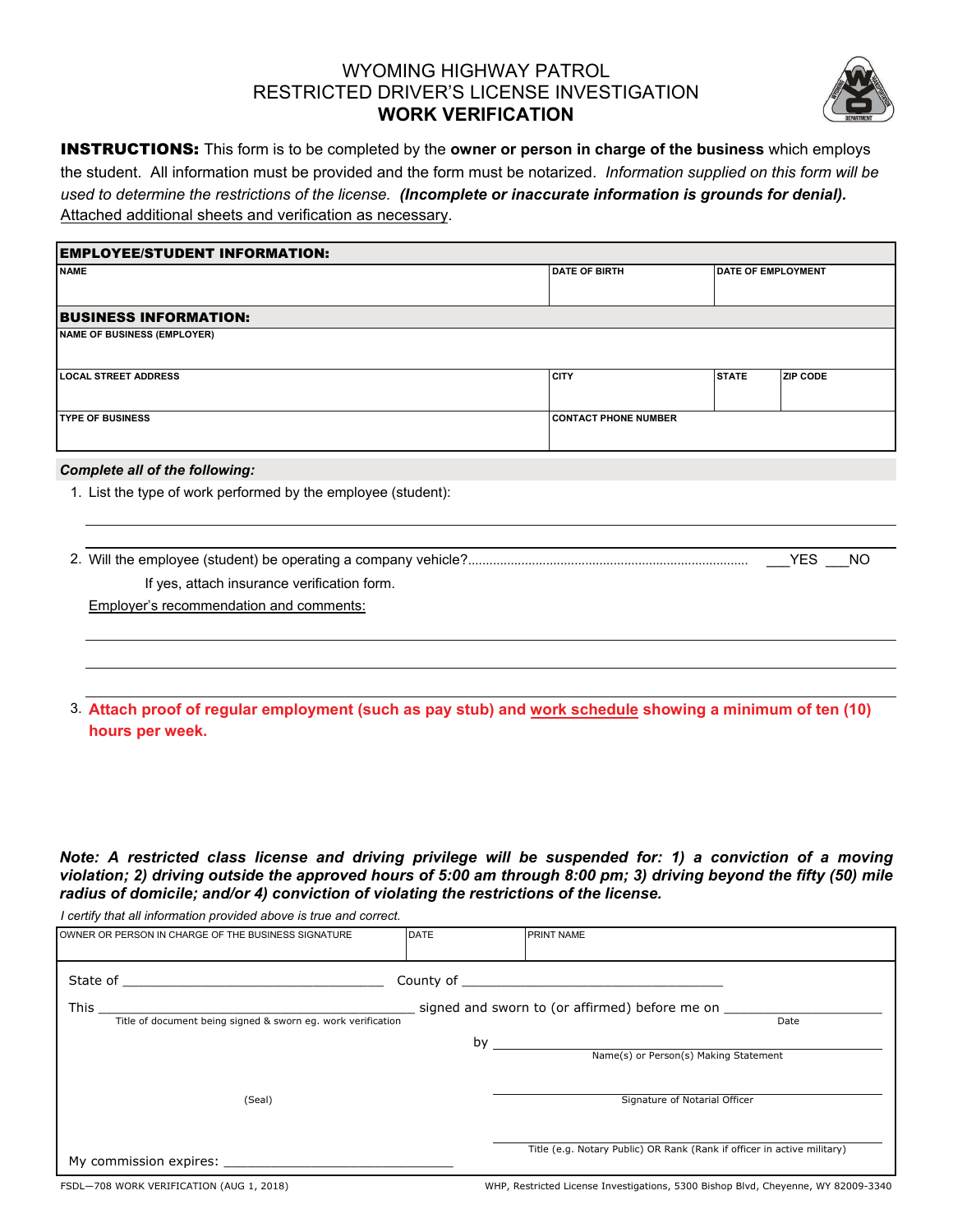### WYOMING HIGHWAY PATROL RESTRICTED DRIVER'S LICENSE INVESTIGATION **VERIFICATION OF PARENTAL OWNERSHIP OF BUSINESS**



INSTRUCTIONS: This form is to be executed by **parent who is the owner of the business** which employs the student. All information must be provided and the form must be notarized. *Information supplied on this form will be used to determine the restrictions of the license. (Incomplete or inaccurate information is grounds for denial).* Attached additional sheets and verification as necessary.

| <b>EMPLOYEE/CHILD INFORMATION:</b>                                                                                    |                                                                      |             |                      |  |
|-----------------------------------------------------------------------------------------------------------------------|----------------------------------------------------------------------|-------------|----------------------|--|
| <b>NAME</b>                                                                                                           |                                                                      |             | <b>DATE OF BIRTH</b> |  |
|                                                                                                                       |                                                                      |             |                      |  |
| <b>BUSINESS INFORMATION:</b>                                                                                          |                                                                      |             |                      |  |
| <b>INAME OF BUSINESS</b>                                                                                              |                                                                      |             |                      |  |
| <b>PRINCIPAL LOCATION OF BUSINESS</b>                                                                                 |                                                                      | <b>CITY</b> | <b>ZIP CODE</b>      |  |
| <b>ITYPE OF BUSINESS*</b>                                                                                             | *If agricultural, give location and description (Range and Township) |             |                      |  |
| <b>BUSINESS LICENSE NUMBER**</b>                                                                                      | <b>ISSUED BY (CITY or TOWN)</b>                                      |             |                      |  |
| <b>SALES TAX LICENSE NUMBER**</b><br>FEDERAL TAX ID NUMBER (to be provided in the event there is no business license) |                                                                      |             |                      |  |
| **COPIES OF SALES TAX AND/OR BUSINESS LICENSES MUST BE ATTACHED to verify ownership of business                       |                                                                      |             |                      |  |

Provide explanation if no business, sales tax or federal tax ID number is available:  $N/A$ 

List the type of work performed by your child:

List all employment<sup>\*\*\*</sup> of parents, if other than business (include name, address and phone number of employer):

#### **\*\*\*ATTACH COPIES OF PAY STUBS OR TAX FORMS (such as a schedule F or C) TO INDICATE REGULAR EMPLOYMENT**

*Note: A restricted class license and driving privilege will be suspended for: 1) a conviction of a moving violation; 2) driving outside the approved hours of 5:00 am through 8:00 pm; 3) driving beyond the fifty (50) mile radius of domicile; and/or 4) conviction of violating the restrictions of the license.* 

*I certify that all information provided above is true and correct.*

| PARENT SIGNATURE                                                                                                                                                                                                               | <b>DATE</b> | <b>PRINT NAME</b>                                                       |  |
|--------------------------------------------------------------------------------------------------------------------------------------------------------------------------------------------------------------------------------|-------------|-------------------------------------------------------------------------|--|
|                                                                                                                                                                                                                                |             |                                                                         |  |
| This<br>Title of document being signed & sworn eg. Business verification                                                                                                                                                       |             | signed and sworn to (or affirmed) before me on<br>Date                  |  |
|                                                                                                                                                                                                                                |             | by<br>Name(s) or Person(s) Making Statement                             |  |
| (Seal)                                                                                                                                                                                                                         |             | Signature of Notarial Officer                                           |  |
| My commission expires: Note that the commission expires to the control of the control of the control of the control of the control of the control of the control of the control of the control of the control of the control o |             | Title (e.g. Notary Public) OR Rank (Rank if officer in active military) |  |

FSDL—708 PARENTAL BUSINESS VERIFICATION (AUG 1, 2018)